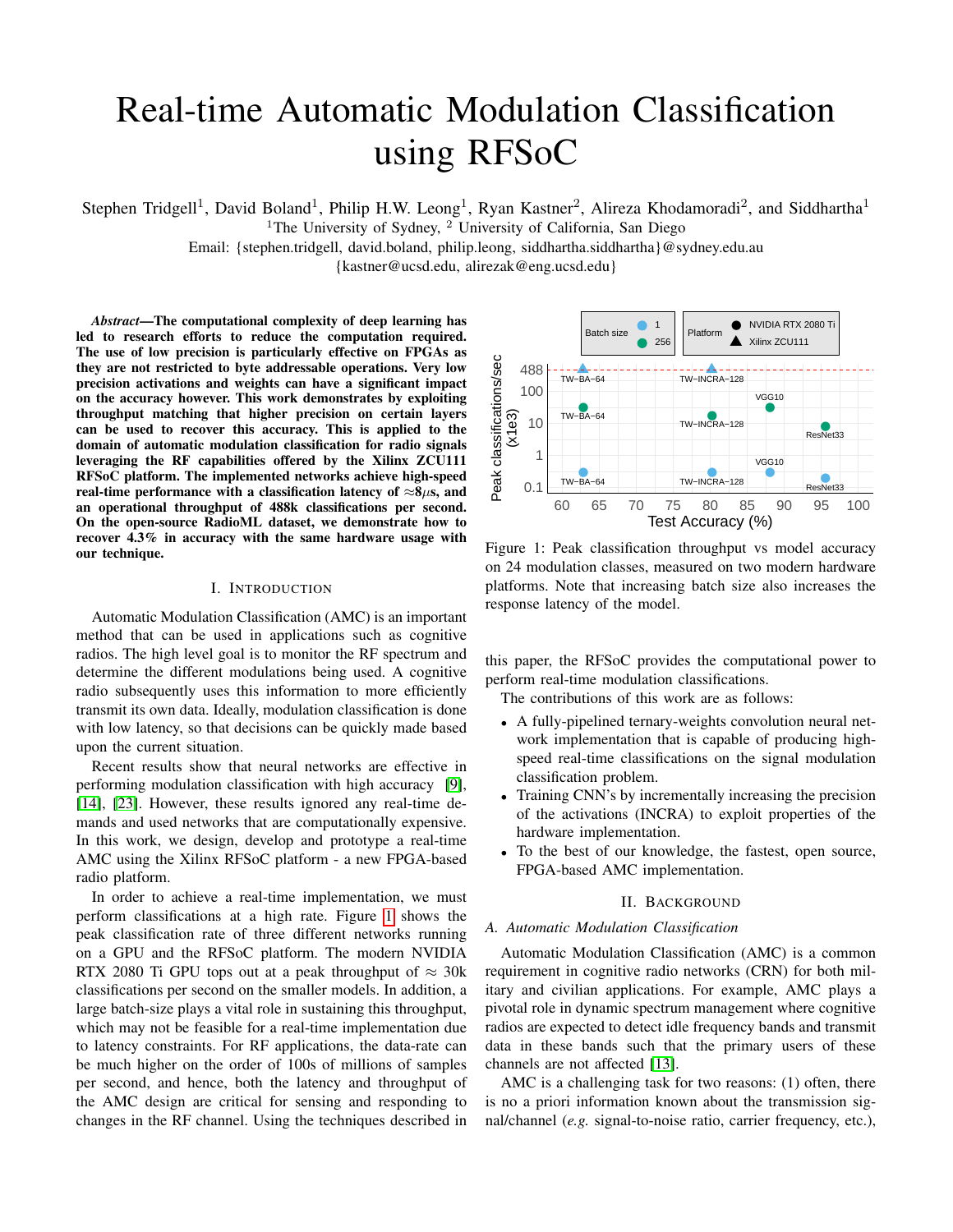especially in military contexts, and (2) latency/throughput requirements to achieve real-time processing limit the complexity of the implementation and its runtime effectiveness.

The classic approach to AMC is built on statistical/stochastic methods that require high domain expertise and frequent manual tuning to achieve reliable performance in each specific environment [\[11\]](#page-7-4), [\[1\]](#page-7-5), [\[13\]](#page-7-3). Recent efforts use deep learning techniques for the classification [\[9\]](#page-7-0), [\[14\]](#page-7-1), [\[23\]](#page-7-2), which demonstrate an improvement to classification accuracy and reliability. However, developing real-time machine-learning based AMC implementation is left unexplored. Our work explores the practicalities of realizing a high throughput and low latency system implementation for doing AMC. It examines the tradeoffs in a number of networks for their hardware size and achievable throughput balanced against accuracy. This allows us to develop a system implementation on the RFSoC board that is truly real-time while maintaining reasonable accuracy.

## *B. Deep Neural Networks on FPGAs*

Convolutional neural networks (CNNs) are deep neural networks that comprise of convolution, pooling, and dense layers (see Sze et al. [\[15\]](#page-7-6) for a comprehensive overview of modern CNN implementation). Our goal is to use a CNN to classify the modulation scheme of raw I/Q data, i.e., the data that is sampled directly from the analog-to-digital converter (ADC).

While CNNs are typically trained with single/double floating-point precision, inference can be done with reduced precision and/or pruning without a significant loss in accuracy [\[20\]](#page-7-7). Quantized CNNs are particularly useful for hardware implementations as the precision directly affects resource usage and performance [\[18\]](#page-7-8), [\[21\]](#page-7-9), [\[3\]](#page-7-10), [\[19\]](#page-7-11). The ternarization of weights [\[6\]](#page-7-12), [\[2\]](#page-7-13) is a popular quantization choice as it delivers a significant reduction in the memory footprint of the CNN model while preserving the model accuracy to a large degree.

Ternary weight networks (TWNs) have parameters that are quantized during training as follows:

$$
W_i^l = \begin{cases} +1, & \text{if } W_i^l > \Delta \\ 0, & \text{if } |W_i^l| \le \Delta \\ -1, & \text{if } W_i^l < -\Delta \end{cases} \tag{1}
$$

where  $W_i^l$  are the parameters in each layer of the network, and  $\Delta$  is a positive threshold parameter used for quantization. The activations can also be quantized to reduce the computation required.

## *C. RadioML Dataset*

We train and evaluate all our network designs on an opensource dataset created by O'Shea et. al. [\[9\]](#page-7-0). The RadioML  $2018.01$  $2018.01$  $2018.01$ A dataset<sup>1</sup> is a collection of raw I/Q samples that have been captured over-the-air using USRP devices [\[9\]](#page-7-0). Each training sample is a time-series of 1024 I/Q sample pairs, accommpanied by a label that identifies its modulation class.

<span id="page-1-0"></span><sup>1</sup>[https://www.deepsig.io/datasets,](https://www.deepsig.io/datasets) *Accessed: July 2019*

There are a total of 24 modulation classes recorded at 26 signal-to-noise ratio (SNR) levels, ranging from  $-20$  dB to +30 dB in increments of 2 dB. Each {*modulation class, SNR*} pair has 4096 training examples. The dataset has 2.56M labeled I/Q time-series examples. The 24 modulation classes of the signals are: OOK, 4ASK, 8ASK, BPSK, QPSK, 8PSK, 16PSK, 32PSK, 16APSK, 32APSK, 64APSK, 128APSK, 16QAM, 32QAM, 64QAM, 128QAM, 256QAM, AM-SSB-WC, AM-SSB-SC, AM-DSB-WC, AM-DSB-SC, FM, GMSK and OQPSK. We divide this dataset into training and validation sets as described in [\[9\]](#page-7-0).

#### *D. Related Work*

Deep learning for RF applications is a relatively new field, and in particular, existing work on AMC has been restricted to model design and evaluation purely in software. Mendis et. al [\[8\]](#page-7-14) compute the spectral correlation function (*i.e.* a cyclo-stationary feature extraction step) and implement a deepbelief network for classifying five modulation classes. In [\[12\]](#page-7-15), [\[7\]](#page-7-16), the authors report the effectiveness of various deep neural networks on ten modulation classes, and demonstrate several strategies that help reduce training time. Zhang et. al [\[22\]](#page-7-17) propose a heterogeneous CNN / LSTM (long short-term memory) model that delivers high classification accuracy on eleven modulation classes. While inference runtime is reported for CNN networks (on the order of a few seconds), the authors do not report runtime of the proposed heterogeneous models, which is likely to be larger due to the increased complexity in the models. O'Shea et al. [\[10\]](#page-7-18), [\[9\]](#page-7-0) design and evaluate two CNN models (VGG10 and ResNet33) and demonstrate competitive accuracy performance on 24 modulation classes. This paper is an expanded version of our previous work [\[16\]](#page-7-19), with the new INCRA technique, expanded descriptions of the design, more detailed comparison with other implementations, and a full system implementation.

## III. CNN-BASED AUTOMATIC MODULATION **CLASSIFICATION**

We use the models proposed in [\[9\]](#page-7-0) – VGG10 and ResNet33 – as our baseline, and explore design strategies to achieve a high-speed and resource-efficient FPGA implementation. In order to achieve this, we experiment with low precision variations of the VGG10 network and explore the tradeoff of computation with accuracy. Due to the size of the ResNet33 model, implementing it on an FPGA with high throughput is difficult for two reasons: (1) the model size is too large to be spatially mapped to the FPGA fabric, which limits the achievable classification throughput significantly, and (2) the residual connections create an unbalanced design which can result in bottlenecks if large amounts of on-chip memory are not available to store intermediate activations. Hence, we elected to use the smaller and simpler VGG10 model instead for our real-time FPGA-based AMC implementation.

The VGG10 model has seven 1D convolutional layers followed by three dense layers. All of the convolutional layers have a kernel size of three and a stride of one. The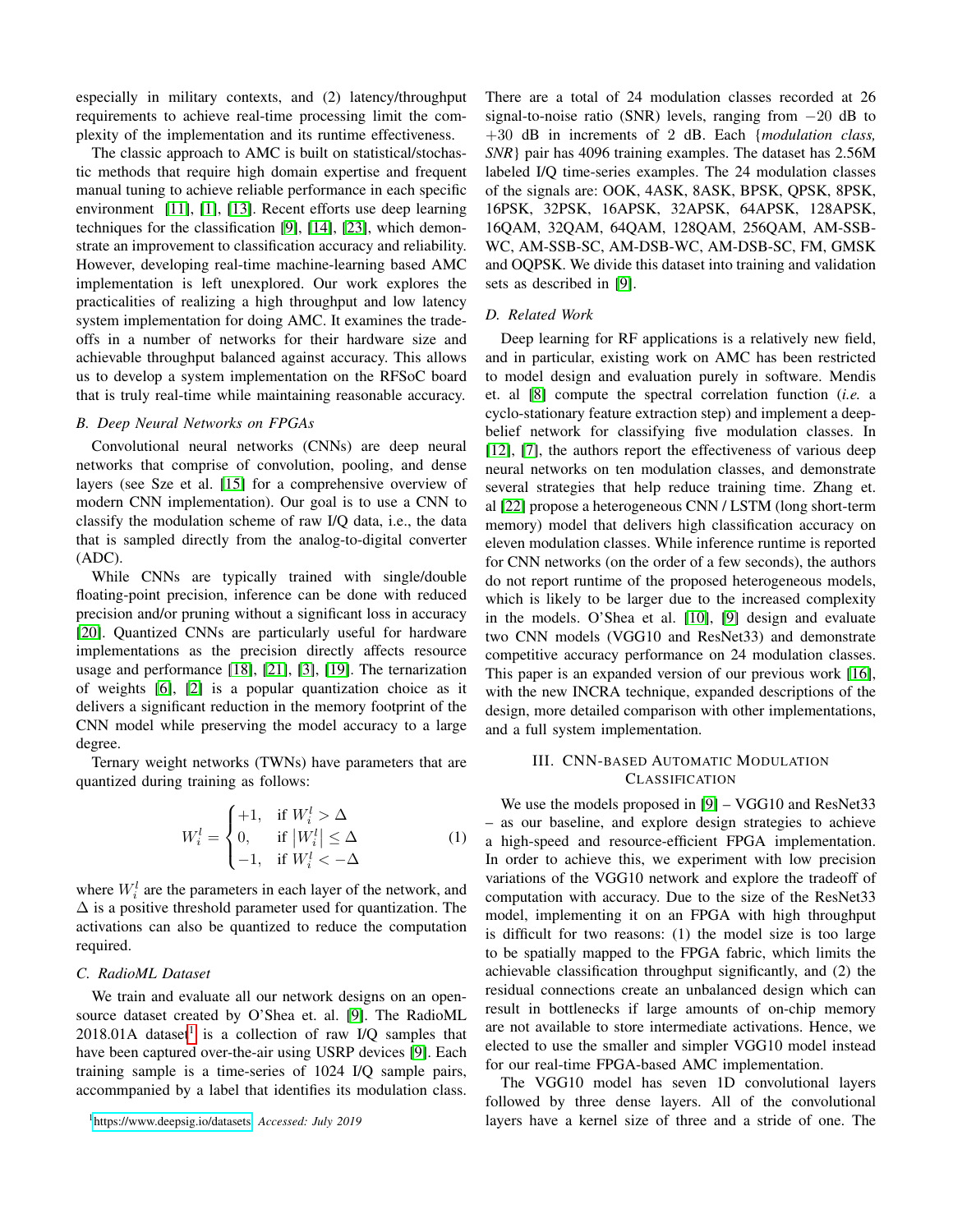convolutions are followed by maxpool, batch normalization [\[4\]](#page-7-20) and the ReLU activation layers. In [\[9\]](#page-7-0), the first two dense layers use alpha dropout [\[5\]](#page-7-21) followed by the SELU activation function. We use this training method for networks trained with floating-point precision, but swap alpha dropout layers with batch normalization layers when training low-precision networks for improved training stability.

#### *A. Training Method*

All models are trained on the RadioML 2018.01A dataset. We set the batch size to 128, the initial learning rate to 10−<sup>3</sup> , and train for 250k steps. The learning rate was set to smoothly decay exponentially at a rate of 0.5 every 100k steps. The dataset was partitioned into a 90% – 10% split to create the train and test sets respectively, such that each {SNR, modulation class} pair had 3686 train and 410 test examples. For training, we use samples captured at  $\geq +6d$ B SNR, which is typically the minimum signal strength observed in most wireless communication systems. This improves the training time, and ensures that the CNN is able to achieve the best classification accuracy for typical real-time use cases. In addition, we also use the teacher-student [\[2\]](#page-7-13) training methodology to further improve accuracy. In this case, for all VGG10 networks, including floating-point implementations, a trained ResNet33 model was used as the teacher. all activate paramelially at a reac of 0.5 every 100k. The layers are binary including the paramelial activations for the reactive steps. The dataset was partitioned into a 90% – 10% split and text sequences), such that e

Ternary weight networks were quantized using the method described in [\[6\]](#page-7-12), which results in a network with ternary weights and floating-point activations. The authors in [\[6\]](#page-7-12) choose a threshold using a value of  $\Delta = \nu \cdot E(|W|)$ , where they recommend  $\nu = 0.7$ . As discussed in [\[17\]](#page-7-22),  $\nu$  can be used to control the sparsity of the weights, and hence, it has a direct impact on the implementation of the network. For networks with quantized activations we first clip the floatingpoint activation values between 0 and 1, and then compute

$$
x' = round(x * (2k - 1))/(2k - 1)
$$

where x is an activation, and k is the number of bits to use for the quantization. This activation quantization is done after the ReLU of each layer.

## *B. Model Design*

We leverage model design techniques described in [\[17\]](#page-7-22) to implement and evaluate low precision CNNs. We explore several different model sizes, and our goal is to maximize classification accuracy as much as possible while fully utilizing the available FPGA resources. Table [I](#page-3-0) details all the models and their properties explored in this paper.

The first four networks in Table [I](#page-3-0) are trained and tested with floating-point weights and activations. All the networks with the prefix TW- are trained with ternary weights (*i.e.* {-1, 0, 1}). For all networks, we use  $\nu = 0.7$  for the first layer,  $\nu = 1.2$  for the remaining convolutional layers, and  $\nu = 0.7$ for the two dense layers with ternary weights. Networks with -BA- in the model name refers to binary activations, where

<span id="page-2-0"></span>

Figure 2: Accuracy (%) vs SNR (dB) with different models

two dense layers. Finally, -INCRA- refers to a network that was trained with incrementally increasing precision of activations, starting with 1b activations after the first layer. The incremental precision network, TW-INRCA-128, was trained with quantized activations for the first four layers to the following number of bits: 1, 2, 4, and 8. The next two convolutional layers do not have quantized activations and the final convolutional layer was quantized back to binary acitvations along with the first two dense layers. All networks have floating-point batch normalization variables. Neither the weights and activations of the final dense layer, nor the input data in all networks is ever trained with quantization.

## *C. Model vs Accuracy tradeoff*

Figure [2](#page-2-0) shows the performance of different models at different SNR levels. ResNet33 and VGG10 have the largest number of parameters and operations, and outperform the less-expressive models. Unfortunately, it is not feasible to implement a high-throughput ResNet33 model on the target RFSoC ZCU111 platform. Hence, we focus on evaluating models that have ternary weights and fixed-point activations with varying number of filters.

The confusion matrices in Figure [3](#page-3-1) show the distribution of incorrect classifications when tested with signals at +6dB SNR. The distribution illustrates that, intuitively, the difficulty in classification lies in similar higher-order modulation schemes. For example, a valid 256-QAM signal could appear identical to a 16-QAM signal given the right encoding, especially over varying SNR, which results in significant classication errors. This is apparent when comparing Figures [3a](#page-3-2) (ResNet33) and [3b](#page-3-3) (TW-INCRA-128), where most of the misclassifications in the hardware-friendly model are due to the high-order modulation schemes. If a radio application does not require fine-grained classification between modulation classes, we can achieve much better overall classification performance. In Figure [3c,](#page-3-4) we create "super classes" of different modulation schemes, which shows that the classification accuracy across these "super classes" is almost 100% with a hardware-friendly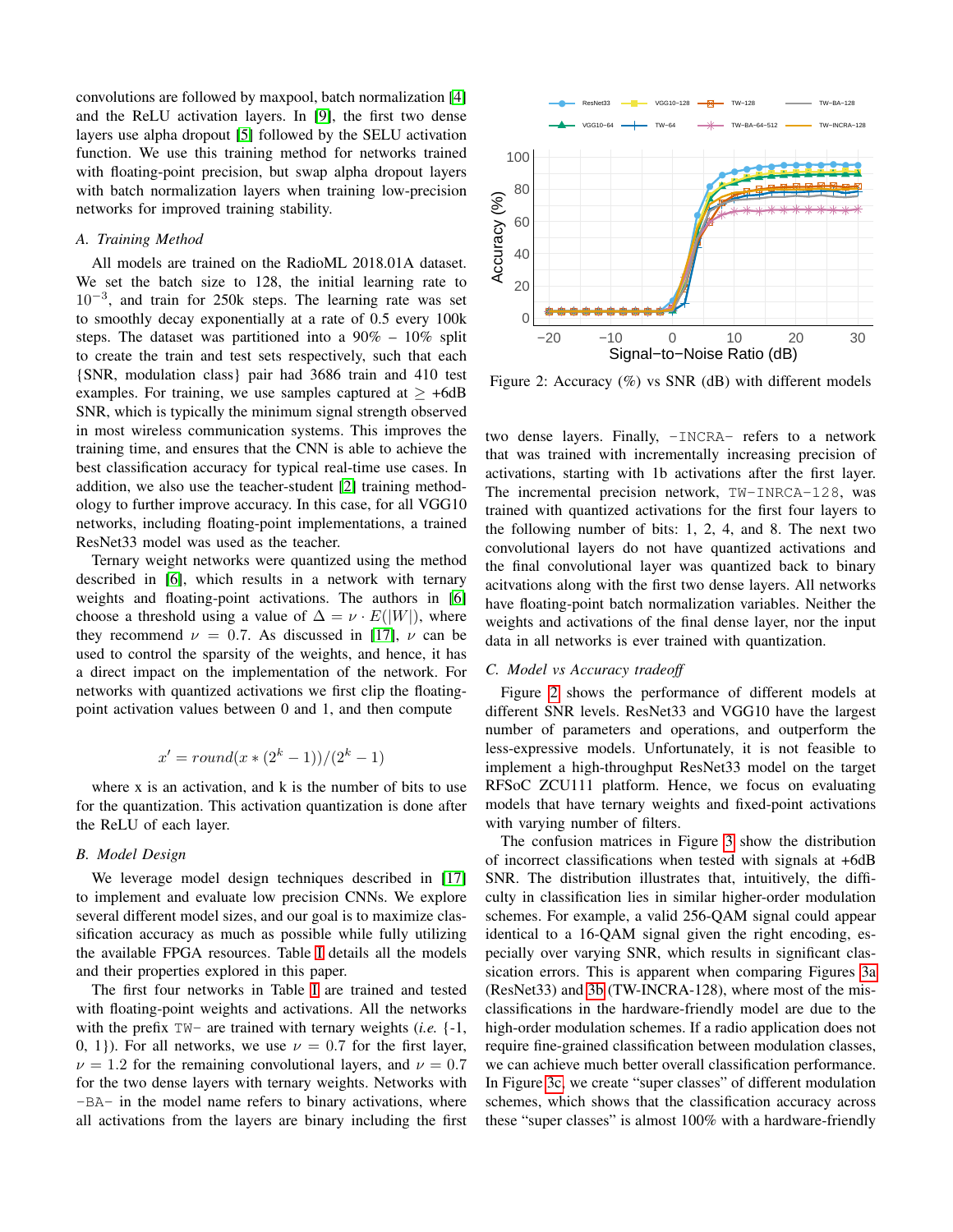<span id="page-3-0"></span>

| <b>Model Name</b> | Architecture                                                                                          | Precision <sup>1</sup><br>(Weights/Activations) | # parameters  | # MACs            | Accuracy <sup>2</sup> |
|-------------------|-------------------------------------------------------------------------------------------------------|-------------------------------------------------|---------------|-------------------|-----------------------|
| ResNet33 [9]      | $\{ResBlock\} \times 6$ , (FC, 128) $\times 2$ , (FC/Soft-<br>max, 24)                                | $32b/32b$ (FP)                                  | 507k (2.03Mb) | 111m              | 95.5                  |
| VGG10 [9]         | $\{({\rm Conv}, K3, 64), (MaxPool, S2)\}\times7,$<br>$(FC, 128) \times 2$ , $(FC/Softmax, 24)$        | $32b/32b$ (FP)                                  | 102k (407Kb)  | 12.8 <sub>m</sub> | 88.0                  |
| VGG10-64          | $\{({\rm Conv}, K3, 64), (MaxPool, S2)\}\times7,$<br>$(FC, 512) \times 2$ , $(FC/Softmax, 24)$        | $32b/32b$ (FP)                                  | 381k (1.5Mb)  | 13.3m             | 89.6                  |
| VGG10-128         | $\{({\rm Conv}, K3, 128), ({\rm MaxPool}, S2)\}\times7,$<br>$(FC, 512) \times 2$ , $(FC/Softmax, 24)$ | $32b/32b$ (FP)                                  | 636k (2.5Mb)  | 51.1m             | 90.9                  |
| TW-64             | $\{({\rm Conv}, K3, 64), (MaxPool, S2)\}\times7,$<br>$(FC, 512) \times 2$ , $(FC/Softmax, 24)$        | $2b/32b$ (FP)                                   | 381k (95kb)   | 13.3m             | 78.8                  |
| TW-96             | {(Conv, K3, 96), (MaxPool, S2)} $\times$ 7,<br>$(FC, 512) \times 2$ , $(FC/Softmax, 24)$              | $2b/32b$ (FP)                                   | 490k (123kb)  | 29.1 <sub>m</sub> | 82.4                  |
| TW-128            | {(Conv, K3, 128), (MaxPool, S2)} $\times$ 7,<br>$(FC, 512) \times 2$ , $(FC/Softmax, 24)$             | $2b/32b$ (FP)                                   | 636k (159kb)  | 51.1m             | 82.1                  |
| <b>TW-BA-64</b>   | $\{({\rm Conv}, K3, 64), (MaxPool, S2)\}\times7,$<br>$(FC, 128) \times 2$ , $(FC/Softmax, 24)$        | 2b/1b                                           | 102k (25kb)   | 12.8m             | 62.8                  |
| TW-BA-64-512      | $\{({\rm Conv}, K3, 64), (MaxPool, S2)\}\times7,$<br>$(FC, 512) \times 2$ , $(FC/Softmax, 24)$        | 2b/1b                                           | 381k (95kb)   | 13.3 <sub>m</sub> | 67.7                  |
| <b>TW-BA-128</b>  | {(Conv, K3, 128), (MaxPool, S2)} $\times$ 7,<br>$(FC, 512) \times 2$ , $(FC/Softmax, 24)$             | 2b/1b                                           | 636k (159kb)  | 51.1m             | 75.9                  |
| TW-INCRA-128      | $\{({\rm Conv}, K3, 128), (MaxPool, S2)\}\times7,$<br>$(FC, 512) \times 2$ , $(FC/Softmax, 24)$       | 2b/(variable)                                   | 636k (159kb)  | 51.1m             | 80.6                  |

Table I: Properties of various models designed and explored in this paper.

 ${}^{1}FP = 32b$  floating-point; <sup>2</sup>Best accuracy at +30dB SNR

<span id="page-3-2"></span><span id="page-3-1"></span>

Figure 3: Confusion matrix that demonstrates the effectiveness of signal modulation classification with ResNet33 and TW-INCRA-128 models at +6dB SNR.

model like TW-INCRA-128. The misclassification between M-ASK and M-PSK is due to OOK and BPSK modulation classes, which are very similar binary modulation schemes.

## *D. Quantization error*

The networks trained in Table [I](#page-3-0) use 32b floating-point for the batch normalization variables and the final dense layer. During inference, the batch normalization variables can be multiplied into the scaling factors for the convolution to give an equation  $bn(x) = ax + b$ , where a and b are known constants that can be pre-loaded into the hardware design.

<span id="page-3-4"></span><span id="page-3-3"></span>Note that some networks (*e.g.* TW-64) also use floatingpoint activations. In order to avoid implementing floating-point blocks for portions of the computation, the calculations are done in fixed-point instead. We empirically determine that these models deliver the best accuracy when 6 fractional bits in the activation layers, and 8 fractional bits for the batch normalization variables are used. We observe minimal numerical difference at the output, typically around 2% for the class with the largest output activation value. Table [II](#page-4-0) demonstrates that this proposed precision design strategy provides enough bits for stable implementations, such that any difference in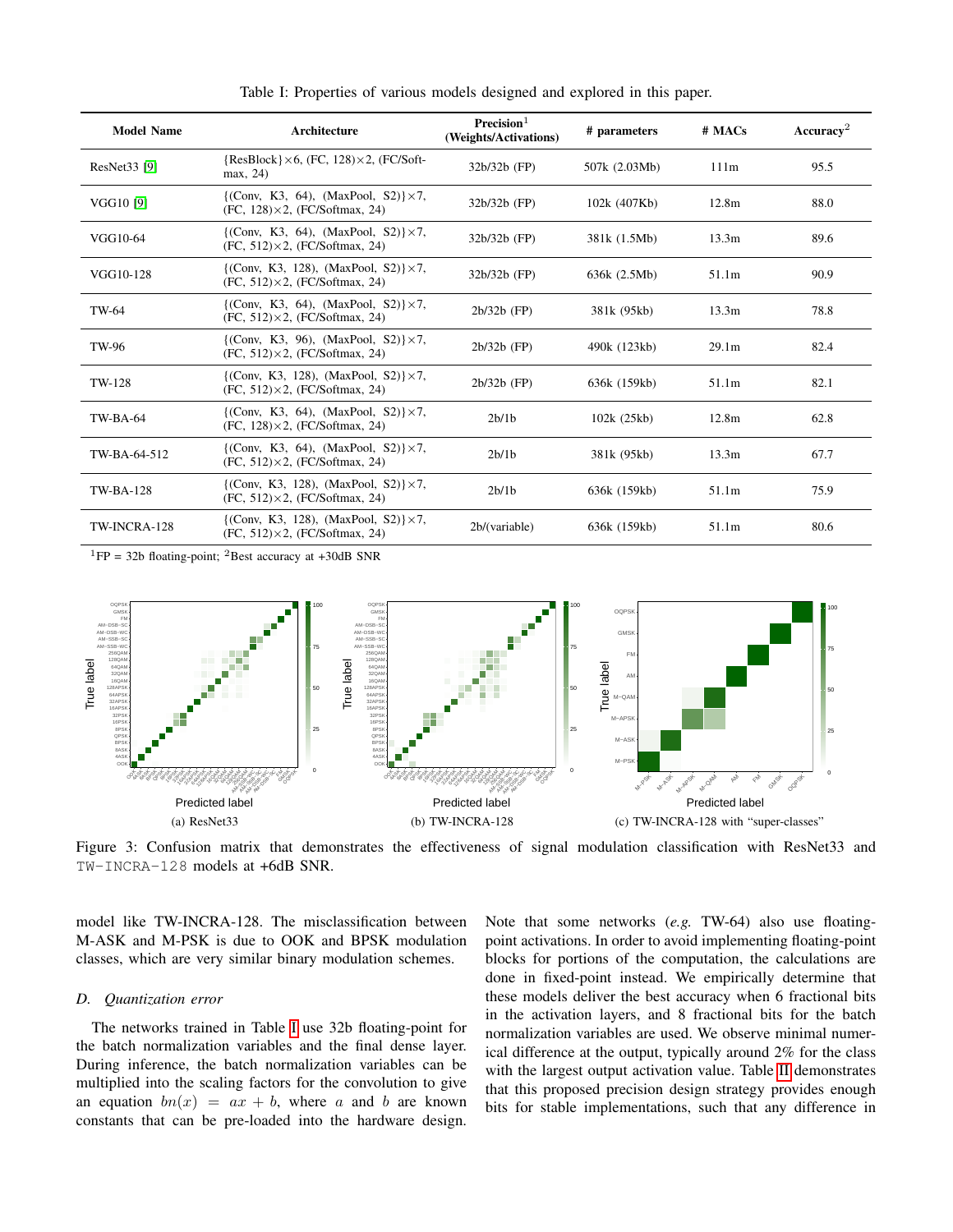<span id="page-4-1"></span>

Figure 4: High-level view of the final system implementation on the ZCU111 RFSoC platform.

accuracy is essentially training noise.

<span id="page-4-0"></span>Table II: Model accuracies on test set before/after quantization measured at +30dB SNR.

| Model            | Accuracy $(\% )$ | <b>Ouantized</b><br>Accuracy $(\% )$ |
|------------------|------------------|--------------------------------------|
| TW-64            | 78.8             | 78.7                                 |
| TW-96            | 82.4             | 81.1                                 |
| TW-128           | 82.1             | 81.7                                 |
| <b>TW-BA-64</b>  | 62.8             | 63.1                                 |
| TW-BA-64-512     | 67.7             | 67.4                                 |
| <b>TW-BA-128</b> | 75.9             | 75.9                                 |
| TW-INCRA-128     | 80.6             | 80.2                                 |

#### IV. IMPLEMENTATION ON ZCU111

Figure [4](#page-4-1) shows a high-level block diagram of our final implementation on the RFSoC ZCU111 platform, which we detail in this section.

## *A. Scheduler*

The scheduler orchestrates any data movement between the ADC, the CNN-based AMC core, and the Zynq Ultrascale host CPU. Data is communicated using the lightweight AXI4 stream protocol, where I/Q samples and prediction outcomes are sent as packets. We design the scheduler as a configurable Xilinx IP core, allowing a user to easily reconfigure datawidths of signals if needed.

## *B. Auto-generator*

In the course of this work, a Python3 package was developed, which has since been published as an open-source package in the pip3 packages repository<sup>[2](#page-4-2)</sup>. It is a Python implementation of the work in [\[17\]](#page-7-22) with additional features that improve the hardware-design productivity significantly.

Before generating the Verilog, the package also performs common subexpression elimination (CSE) on the input matrix in order to encourage result-sharing and to alleviate computational redundancy in the network. In our experiments, we

<span id="page-4-2"></span><sup>2</sup>[https://github.com/da-steve101/radio\\_modulation](https://github.com/da-steve101/radio_modulation)

observed that this CSE step can reduce the computational requirements by as much as 55% of the original network, which is crucial for deriving a highly pipelined architecture proposed in this paper. The CSE outputs an irregular adder/subtractor tree that computes a single output pixel of the convolution. The CSE is independent of the activation precision or the throughput. The output tree from the CSE, along with the specified precision and method of adding the inputs, is then used to generate the RTL implementation of the computation.

Once the trained weights from a network are conditioned into a CSV file, generating the Verilog to compute the convolutions is less than 40 lines of Python code. The tree can also be fed into a C generator for quick verification of the test set results, which offered a substantial runtime boost to the evaluation phase in our experiments.

# *C. Implementation of Batch Normalization*

During inference, the batch normalization layer computes  $Y = ax + b$ , which requires a fixed-point multiplication for each output channel of the convolutional layer and is frequently mapped to a DSP block on the FPGA. We merge the batch normalization layer with the ReLU function, where we compute  $relu(x) = x \times (x > 0)$ . For quantized activations with k bits, the batch normalization and ReLU are implemented as:

$$
Y_i = \begin{cases} 1, & \text{if } a_i x_i + b_i > 1 \\ \frac{round((a_i x_i + b_i)(2^k - 1))}{2^k - 1}, & \text{if } 0 \le a_i x_i + b_i \le 1 \\ 0, & \text{if } a_i x_i + b_i < 0 \end{cases}
$$
 (2)

On the FPGA, to compute the results with integers requires multiplying with  $2^k - 1$  where necessary. We incorporate the factor of  $2^k - 1$  into the batch normalization variables, a and b, prior to transforming them to fixed-point numbers.

#### *D. Implementation of Dense layers*

The dense layers are implemented by storing the ternary weights in read-only BRAMs on the FPGA. The weights are then streamed in over multiple cycles, while the softlogic (LUTs/FFs) manages the data movement and issues the necessary multiply-accummulate operations. This is then followed by a batch normalization and ReLU as described in the previous section.

## <span id="page-4-3"></span>*E. Throughput matching*

As discussed in [\[17\]](#page-7-22), the throughput of a pipelined CNN implementation is affected drastically by each maxpool layer. In a VGG10 model with 1D convolutions, the throughput drops by a factor of two after each maxpool layer, since each subsequent layer expects a smaller signal length at the input due to the maxpool operation. This drop in throughput would result in idle cycles for fully pipelined designs, where the hardware is simply waiting for new data to arrive before it is able to compute the next outputs. The number of idle cycles is exacerbated deeper down the network, and without throughput matching, the last convolution layer in VGG10 will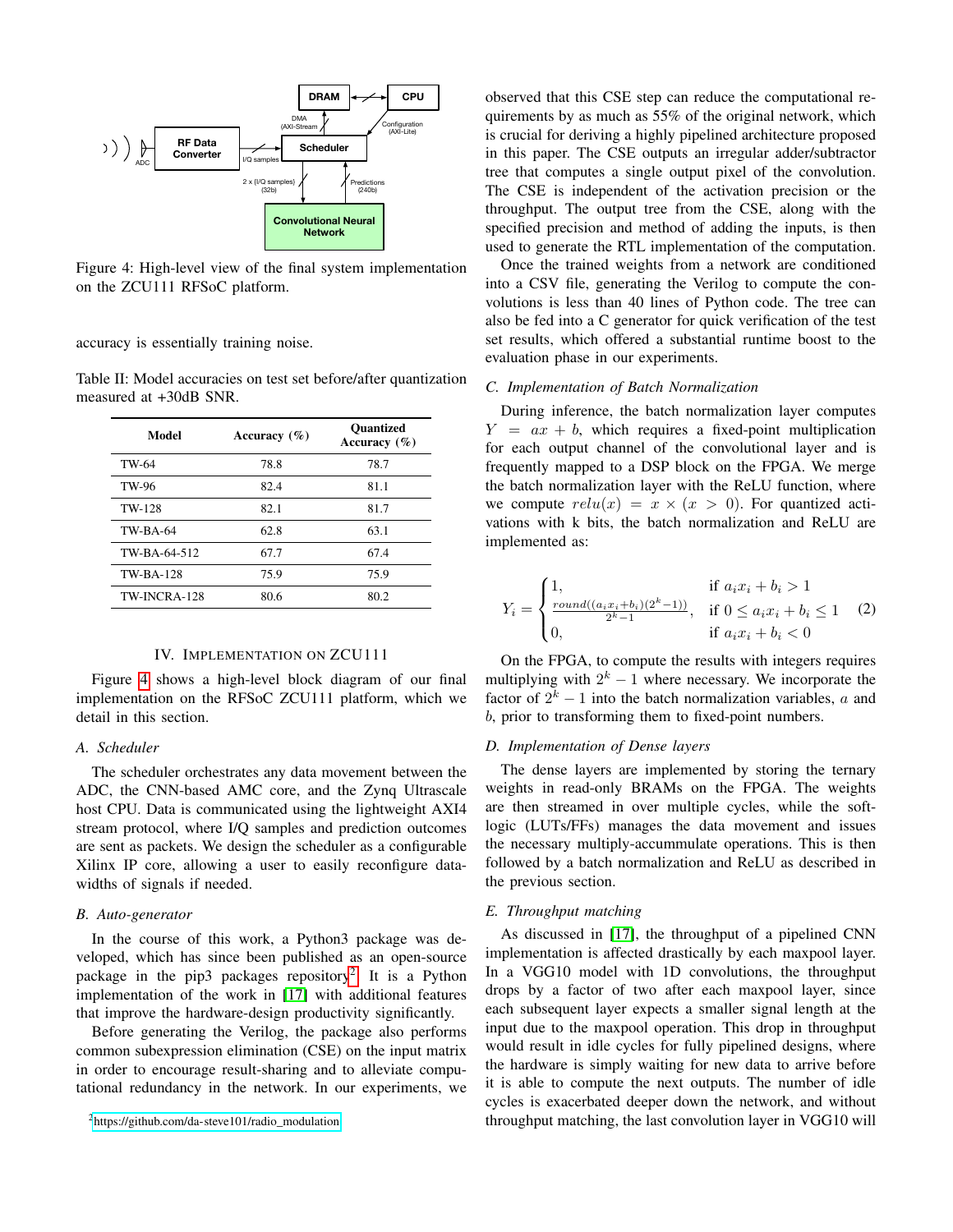be sitting idle for  $\approx 97\%$  of the time, which is a significant under utilization of the available hardware resources.

We can exploit this property of the network by doing careful throughput matching. Since we know the architecture of the CNN model from the beginning, we also have apriori information available on the throughputs produced by each layer in the network. We can then allocate additional precision to the activations between layers in such a way that the number of idle cycles is minimized, or completely eliminated. For example, if a {convolution  $+$  maxpool} layer produces 2b activations, instead of using 2b adders in the subsequent layer, we can use bit-serial adders that compute each new output over 2 cycles. We can keep increasing precision in this fashion after each maxpool layer, which gives us two positive outcomes: (1) the increased precision improves the accuracy of the network, giving us higher-quality classifications at the same throughput, and (2) we can persist with the bit-serial arithmetic units in our implementation, which lowers the hardware utilization cost to the equivalent of binary activation networks. This technique essentially delivers an accuracy boost without any significant hardware overheads on the RFSoC platform, as observed in Table [III](#page-5-0) and Table [II](#page-4-0) when comparing TW-BA-128 and TW-INCRA-128 ( $\approx$ 5% accuracy boost with <1% hardware overheads). Incrementally increasing precision in this way is a core contribution of this paper.

We also do throughput matching in the dense layers. However, instead of increasing the precision, we unroll the datapath in the dense layers such that its throughput now matches the arriving data rate at its input. On the RFSoC platform, we found that we were able to increase the size of the dense layers from 128 in the baseline VGG10 model to 512 in our proposed models without suffering from overutilization. When mapped naïvely, the last two dense layers in the baseline implementation sat idle for 75% of the time, which is reduced to zero in the proposed models. In addition, the final resource utilization is overall more balanced, as more DSPs and BRAMs are utilized to compute activations and store weights of dense layers respectively.

#### *F. Functional implementation on the ZCU111*

While we train and report accuracies for our proposed models on the RadioML dataset for benchmarking purposes, a fully-functional implementation on the ZCU111 would require an end-to-end design where we train on data captured from the on-chip ADCs. In order to work towards this goal, we also create a signal generator IP core that is capable of sending modulated signals over the ZCU111's DACs. On the receiver end, we implement an I/Q sample collector IP block that designed to help do the data capture. Both IP cores are runtime configurable using the a lightweight AXI4-Lite interface (*e.g.* modulation class to transmit, number of consecutive I/Q samples to collect, etc). As of now, the modulator IP core is capable of transmitting four different modulation classes: BPSK, QPSK, 8PSK, and QAM16.



Figure 5: Completely automated toolflow for implementing a high-speed unrolled convolutional neural network for doing automatic modulation classification on the ZCU111 platform.

<span id="page-5-0"></span>Table III: Out-of-context resource utilization. Target device: xczu28dr-ffvg1517-2-e at  $250MHz$ . <sup>1</sup> Failed to Route

| Model            | <b>CLBs</b> | <b>LUTs</b> | <b>FFs</b> | <b>BRAMs</b> | <b>DSPs</b> |
|------------------|-------------|-------------|------------|--------------|-------------|
| TW-64            | 28k         | 124k        | 217k       | 524          | 1496        |
|                  | $(53.5\%)$  | $(29.1\%)$  | $(25.5\%)$ | $(48.5\%)$   | (35%)       |
| TW-96            | 47k         | 232k        | 369k       | 524          | 1207        |
|                  | $(89.3\%)$  | $(54.7\%)$  | $(43.4\%)$ | $(48.5\%)$   | (28.3%)     |
| $TW-1281$        | 51 k        | 320k        | 506k       | 524          | 1431        |
|                  | (96.7%)     | $(75.3\%)$  | $(59.5\%)$ | $(48.5\%)$   | $(33.5\%)$  |
| TW-BA-64         | 11k         | 58k         | 92k        | 76           | 704         |
|                  | $(21.2\%)$  | $(13.7\%)$  | $(10.8\%)$ | $(7.0\%)$    | $(16.5\%)$  |
| TW-BA-64-        | 15k         | 80k         | 108k       | 521          | 1471        |
| 512              | $(27.6\%)$  | $(18.8\%)$  | $(12.7\%)$ | $(48.2\%)$   | $(34.4\%)$  |
| <b>TW-BA-128</b> | 43k         | 234k        | 333k       | 523          | 1408        |
|                  | $(80.7\%)$  | $(55.1\%)$  | $(39.2\%)$ | $(48.4\%)$   | $(33.0\%)$  |
| TW-INCRA-        | 42k         | 211k        | 324k       | 512.2        | 1407        |
| 128              | $(80.2\%)$  | $(49.6\%)$  | $(38.1\%)$ | $(48.3\%)$   | $(32.9\%)$  |

#### V. METHODOLOGY

We use Vivado 2018.3 to synthesize designs, the AXI4 communication framework to interface with the design through AXI4-Lite and AXI4-stream protocols, and the PYNQ framework to manage, visualize, and verify functional correctness on Jupyter notebooks. For training, we use the Tensorflow framework to train and test various models, using the Ternary Weight Networks [\[6\]](#page-7-12) approach for quantizing the weights.

In order to support our claim for real-time modulation classification, we choose an I/Q sample rate of 500MHz and design the CNN to accept  $2\times I/Q$  samples each cycle with a 250MHz clock.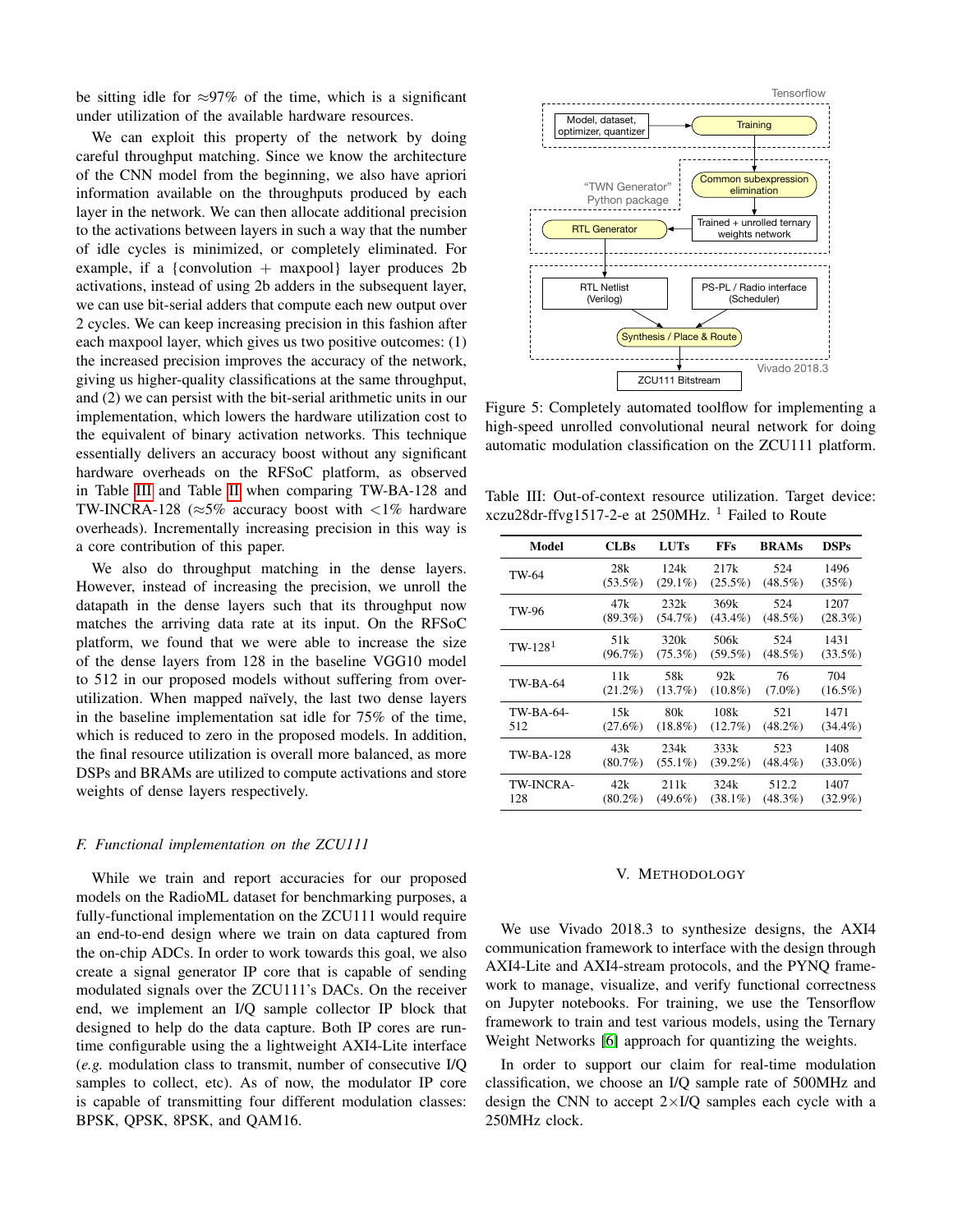#### VI. RESULTS

## *A. Resource Utilization*

Table [III](#page-5-0) shows the resource utilization for the various models compared in this paper. The DSP usage is relatively constant as the convolutions do not use any DSPs. TW-BA-64 shows significantly lower DSP usage as the dense layers have 128 outputs instead of 512 like in all the other models. For binary-activation networks, the DSPs are utilized by the batch normalization layer, which is fused at the output of the dense layers. For both dense layers with 512 outputs, this is 1024 multiplications, whereas for 128 outputs only 256 multiplications need to be performed. It should be noted that this is typically multiplying a 16 bit number with a 2 bit weight so mapping it to a DSP is optional for Vivado as this could be computed with CLBs. The largest network, TW-128, fails to complete routing. All other designs met timing constraints with a 250 MHz clock.

The most interesting result in Table [III](#page-5-0) is comparing TW-BA-128 and TW-INCRA-128. The model TW-BA-128 has binary activations throughout the network. This leads to lower hardware usage than TW-128 but comes at the cost of a 5.8% accuracy drop to 75.9% as seen in Table [II.](#page-4-0) The model TW-INCRA-128 differs from TW-BA-128 as it has activations with increasing precision after each convolution layer (increasing from 1b to 16b, in powers of 2, and capped at 16b). This restores most of the accuracy, and is only 1.5% less accurate on the test set than TW-128 (80.2%). However, looking at the hardware utilization, both TW-BA-128 and TW-INCRA-128 have essentially the same resource usage. This is because of the careful throughput matching carried out during implementation, as described in Section [IV-E](#page-4-3) earlier. By designing the precision to increase with decreasing throughput requirements, the accuracy is restored almost for free by using hardware that would have otherwise been idle.

## *B. System Performance*

To demonstrate the effectiveness of our method in practice, we generate a simple dataset with four modulations on the RFSoC board. A DAC and ADC on the RFSoC board were used in loopback fashion to generate BPSK, 8PSK, QAM16 and QPSK signals. A dataset was generated with 500k signals for each modulation type, each 1024 I/Q samples in length as recommended by O'Shea et. al. [\[9\]](#page-7-0). No noise was added to the signals. The dataset was then randomly partitioned into 90% train and 10% test resulting in 180K train examples and 20k test examples. As the dataset was small and simple, we chose the baseline VGG10 network with ternary weights and fixed point activations. The network achieved zero test set error rate in less than an epoch. This model was then put onto the board with the entire system as: Modulator  $\rightarrow$  DAC  $\rightarrow$  Coaxial Wiring  $\rightarrow ADC \rightarrow CNN \rightarrow DMA \rightarrow CPU$ .

Our design accepts  $2\times I/Q$  samples from the ADC in each clock cycle and computes the prediction until 1024 I/Q samples have been provided before immediately starting the next one. A sample rate of 500MHz generates 488K signals of length 1024, each capturing 2.048  $\mu s$  of data. Our design is fully pipelined and matches this throughput. According to Xilinx documentation, the ADC is zero latency. With minor delays for some management logic, the entire network computes a classification in less than 2000 clock cycles from the first sample input or, with a  $250MHz$  clock,  $8\mu s$ . At a throughput of 488K classifications/second and a latency of  $8\mu s$ , we achieve real time modulation classification with high accuracy. There is additional latency to the CPU through the DMA, which is larger than the latency for the classification but still on the order of  $\mu$ s. With the 12.8 MMACs required to compute a single classification on the GPU, our network computes the equivalent of 6.28 TMACs on the FPGA.

Table [IV](#page-7-23) shows the utilization of different components of the system design. This shows there are significant portions of the FPGA unused in this design. Only 121k (30%) of the available LUTs are used by the entire design. Most of the resources are used by CNN model implementation (TW-VGG. TW-VGG-Cx show the resources needed to compute the convolutional adder trees generated by our Python package where x refers to the layer number. Layer 2 using 16 bit adders has the highest resource utilization. Layer 3 uses 8 bit adders, and only requires half the resources of layer 2 but has the same number of output channels. Subsequent layers use lower bitwidth adders, hence use fewer resources each time, until layer 6 and 7 which both use bit-serial adders. The first layer is the exception as it has far fewer inputs – only  $2 \times 3 = 6$ – compared to the  $64 \times 3 = 192$  for layer 2-7. TW-VGG-Dx show the usage needed by the dense layers. D1 and D2 use ternary weights and do not need DSPs to perform the multiplication, whereas D3 uses 16b fixed-point weights to compute, which is mapped using DSPs. The resources used by the batch normalization layers are all the same after each of the 7 convolutions and the first two dense layers. They compute a 16b fixed-point multiplication, and hence require 1 DSP block for each channel.

#### VII. CONCLUSION

In this paper we demonstrate real-time automatic modulation classification with CNNs on an FPGA. We explore the effect of hardware design parameters on model accuracy and on the performance/resource efficiency. We demonstrate the benefits of incrementally increasing the precision to match the throughput required. This improves accuracy with barely any change in hardware utilization. We also create a freely available Python package for easily generating convolutional neural networks in Verilog and C. This paper also presents the first real-time implementation, to the best of our knowledge, of a high-speed machine learning model on a radio frequency application that takes advantage of the Xilinx ZCU111 SoC achieving a throughput of 488K classifications/s and a classification latency of  $8\mu s$ . Finally, we also open-source IP cores for transmitting and receiving modulated radio signals in order to promote FPGA-based research and development into radio applications on the Xilinx ZCU111 platform.